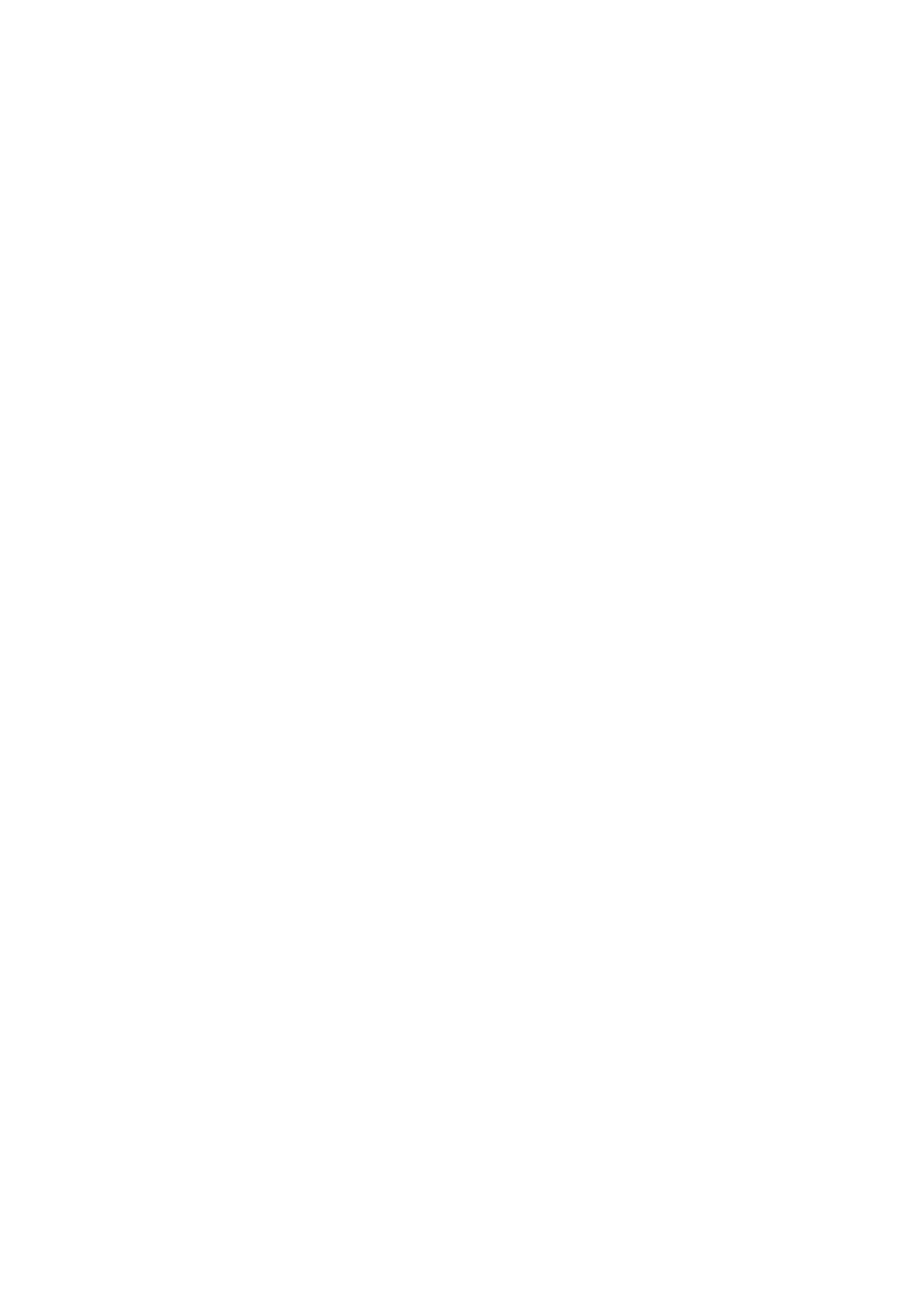*I certify that this public bill, which originated in the Legislative Assembly, has finally passed the Legislative Council and the Legislative Assembly of New South Wales.*

> *Clerk of the Legislative Assembly. Legislative Assembly, Sydney, , 2009*



New South Wales

# **Surveying Amendment Bill 2009**

Act No , 2009

An Act to amend the *Surveying Act 2002* in relation to the objects of that Act and the carrying out of land and mining surveys; and for other purposes.

*I have examined this bill and find it to correspond in all respects with the bill as finally passed by both Houses.*

*Assistant Speaker of the Legislative Assembly.*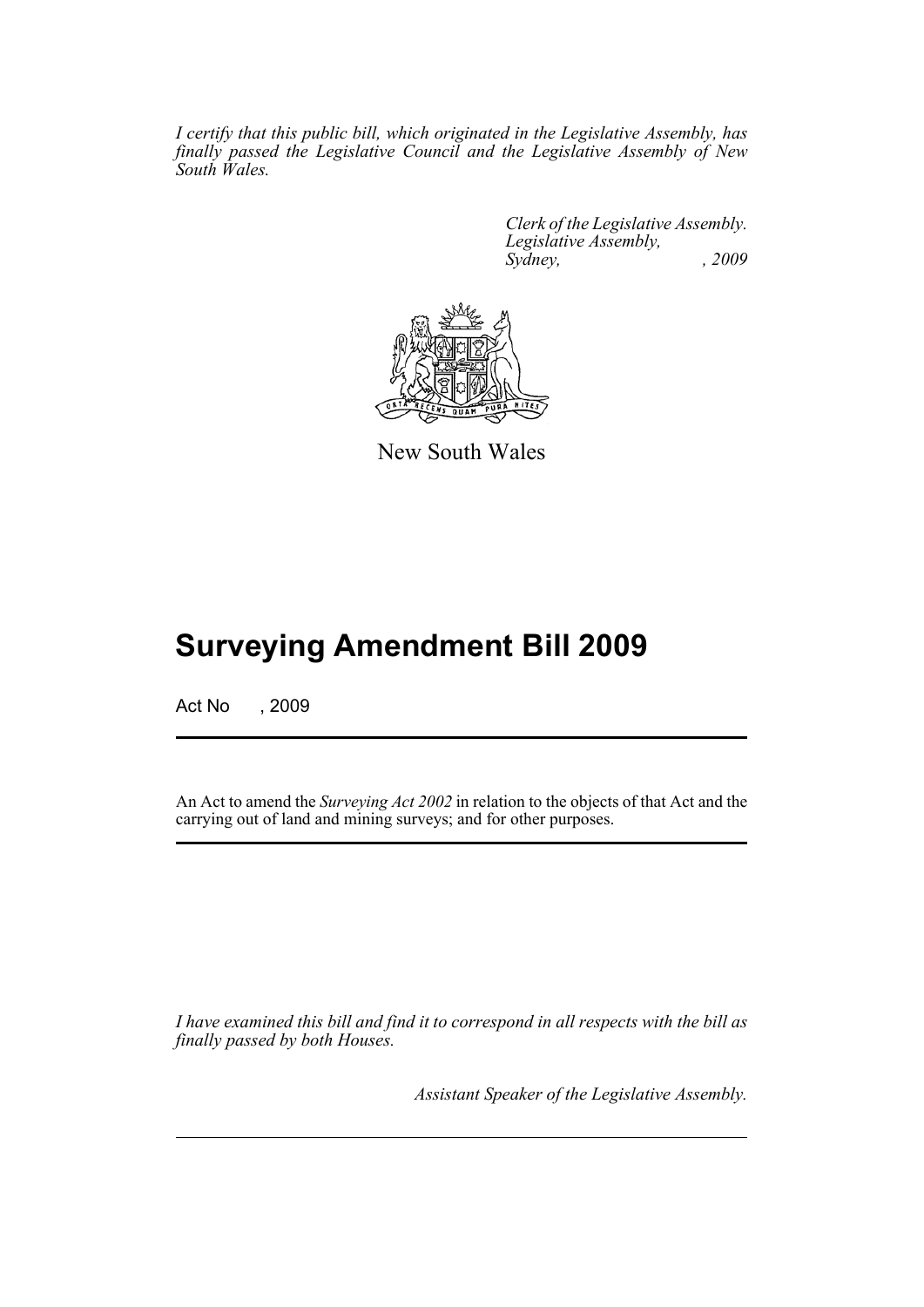Clause 1 Surveying Amendment Bill 2009

## <span id="page-3-0"></span>**The Legislature of New South Wales enacts:**

## **1 Name of Act**

This Act is the *Surveying Amendment Act 2009*.

## <span id="page-3-1"></span>**2 Commencement**

This Act commences on the date of assent.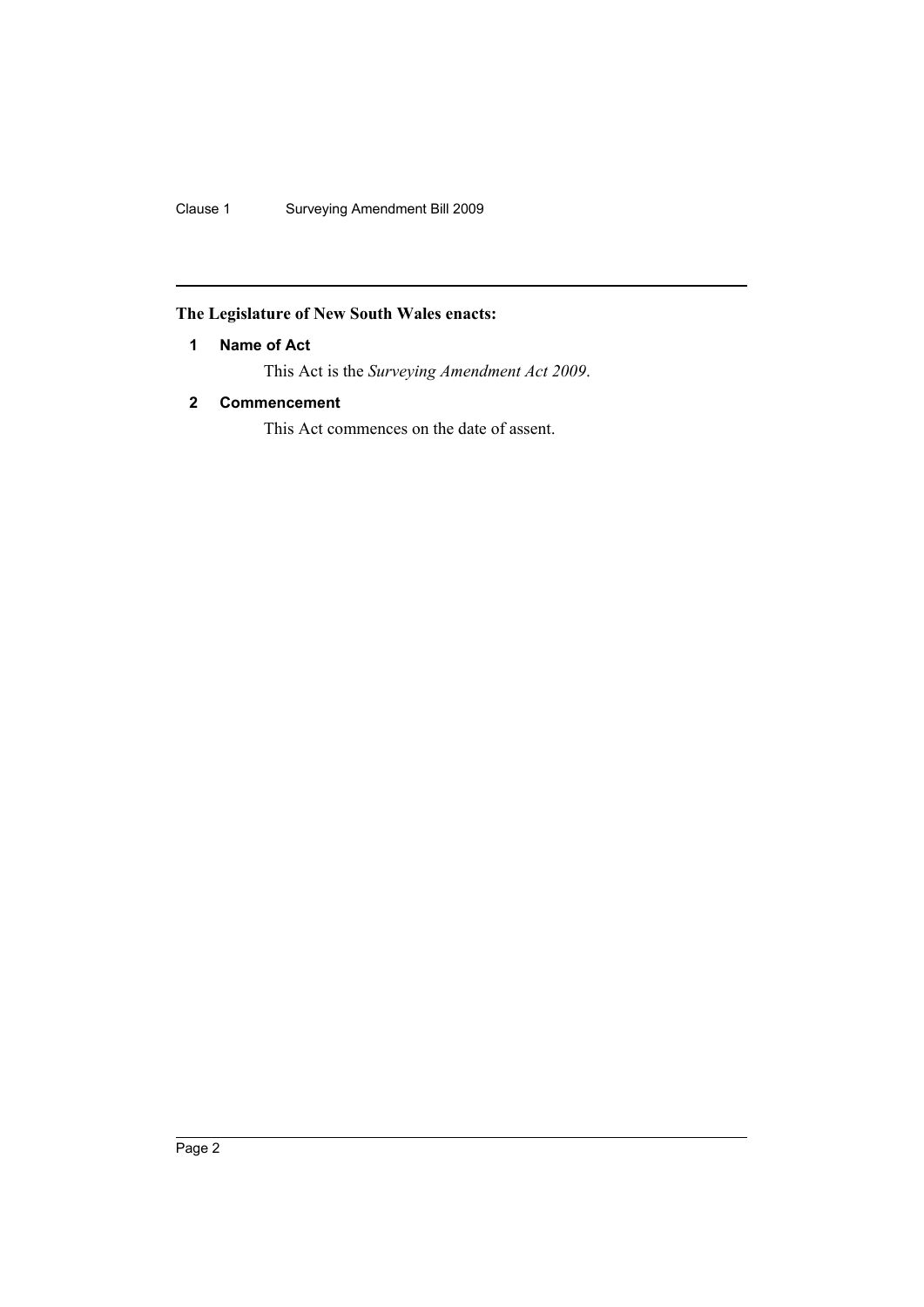# <span id="page-4-0"></span>**Schedule 1 Amendment of Surveying Act 2002 No 83**

#### **[1] Section 1 Name of Act**

Insert "*and Spatial Information*" after "*Surveying*".

#### **[2] Section 2A**

Insert after section 2:

#### **2A Objects of Act**

The objects of this Act are:

- (a) to provide for the registration of land surveyors and mining surveyors to ensure that only appropriately qualified persons carry out land surveys and mining surveys, and
- (b) to ensure that registered surveyors provide services to the public in a professional and competent manner, and
- (c) to provide for the maintenance of a State cadastre and ensure its integrity, and
- (d) to provide for the co-ordination of surveys carried out by public authorities and for the establishment of a State control survey, and
- (e) to provide for the investigation of, and the giving of advice to the Government relating to, the collection, collation and dissemination of spatial information other than surveys.

#### **[3] Section 3 Definitions**

Insert in alphabetical order in section 3 (1):

*firm* means a corporation or a partnership or other unincorporated association of persons.

*State cadastre* means an inventory that records boundaries, dimensions and measurements on, above or below the Earth's surface for the purpose of defining rights, interests, restrictions and responsibilities within the jurisdiction of New South Wales.

#### **[4] Section 3 (1), definition of "Department"**

Omit the definition. Insert instead:

*Department* means the Land and Property Management Authority.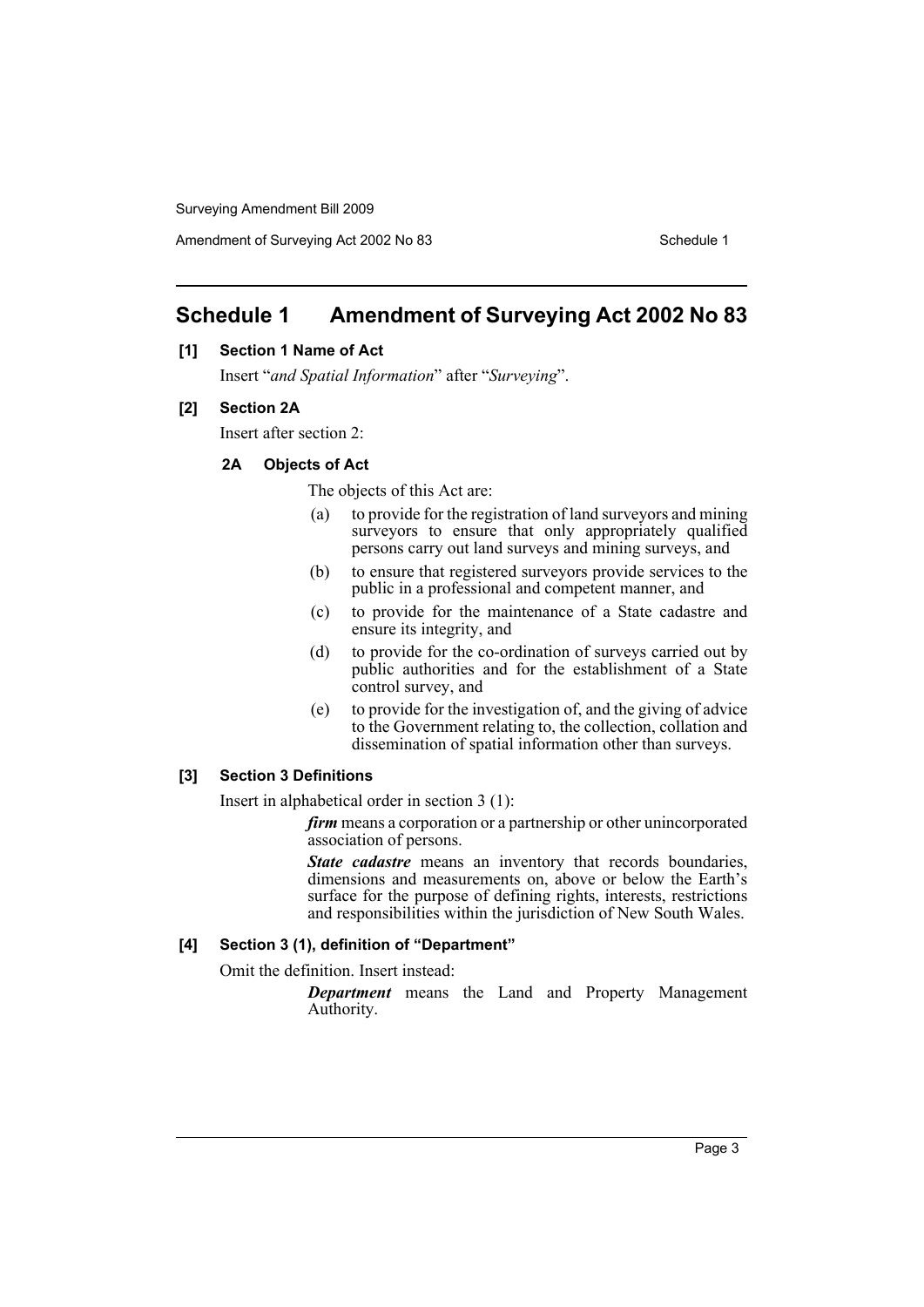Schedule 1 Amendment of Surveying Act 2002 No 83

#### **[5] Section 3 (1), definition of "land survey"**

Insert after paragraph (c):

(c1) the preparation of documents required to be prepared under the *Strata Schemes (Freehold Development) Act 1973* or the *Strata Schemes (Leasehold Development) Act 1986* by a registered land surveyor, or

## **[6] Part 2**

Omit the heading to the Part. Insert instead:

# **Part 2 Provisions relating to co-ordination, collection and maintenance of certain State cadastral information**

## **[7] Section 21 Unregistered persons not to practise land surveying**

Insert after section 21 (3):

(4) Subsection (1) does not apply to a firm, or a member or partner of a firm, in the circumstances referred to in section 22A.

#### **[8] Section 22 Unregistered persons not to practise mining surveying**

Insert after section 22 (3):

(4) Subsection (1) does not apply to a firm, or a member or partner of a firm, in the circumstances referred to in section 22A.

## **[9] Section 22A**

Insert after section 22:

#### **22A Firms offering land and mining surveying services**

- (1) A firm, or a member or partner of a firm, does not commit an offence against section  $2\overline{1}$  (1) or 22 (1) if:
	- (a) a land survey or mining survey is carried out in the name of, or on behalf of, the firm for fee or reward, or
	- (b) the firm is advertised as willing to carry out land surveys or mining surveys for fee or reward,

so long as the requirements of this section are complied with.

- (2) Any land survey carried out in the name of, or on behalf of, the firm for fee or reward may be carried out only by:
	- (a) a registered land surveyor, or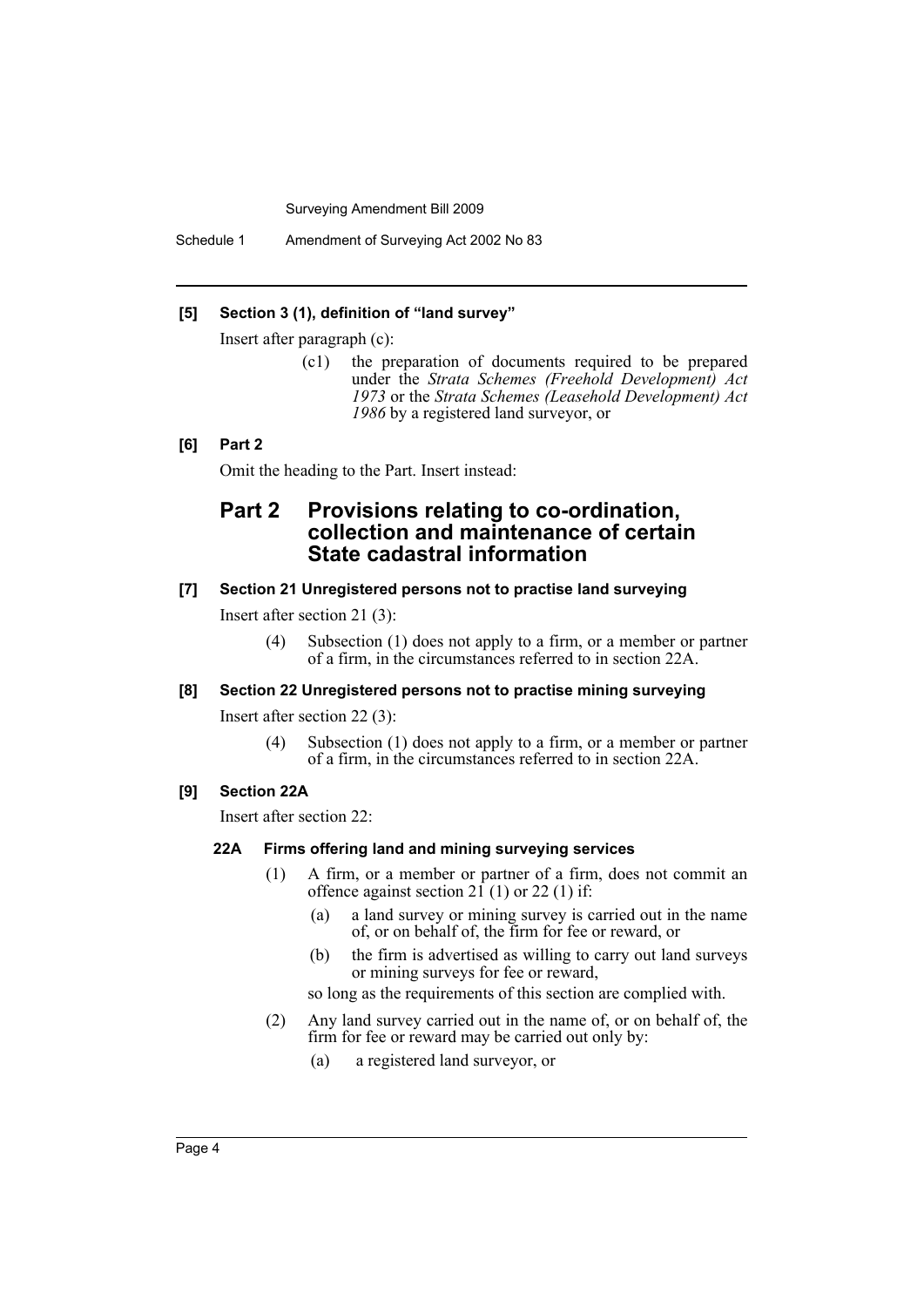Amendment of Surveying Act 2002 No 83 Schedule 1

- (b) a student of surveying, or a surveyor's assistant, acting under the general supervision of a registered land surveyor, or
- (c) another person acting under the immediate supervision of a registered land surveyor.
- (3) Any mining survey carried out in the name of, or on behalf of, the firm for fee or reward may be carried out only by:
	- (a) a registered mining surveyor, or
	- (b) a student of surveying, or a surveyor's assistant, acting under the general supervision of a registered mining surveyor, or
	- (c) another person acting under the immediate supervision of a registered mining surveyor.

## **[10] Section 27 Constitution of Board**

Omit section 27 (2) (e). Insert instead:

(e) between one and three are to be persons appointed by the Minister from persons nominated by such relevant professional associations as the Minister determines and that comprise persons involved in the spatial information industry or bodies of persons involved in that industry, and

#### **[11] Section 28 Functions of Board**

Insert after section 28 (1) (f):

(f1) the provision of advice to the Minister on the maintenance of the integrity of the State cadastre,

#### **[12] Section 29**

Insert after section 28:

#### **29 Provision of information by Board**

- (1) The Board may provide information to the public in respect of the discipline of surveying (including, in particular, land surveying and mining surveying) and related disciplines.
- (2) Without limiting subsection (1), the Board may, if it considers it appropriate to do so, provide any of the following information to the public:
	- (a) information in respect of firms that undertake surveying services,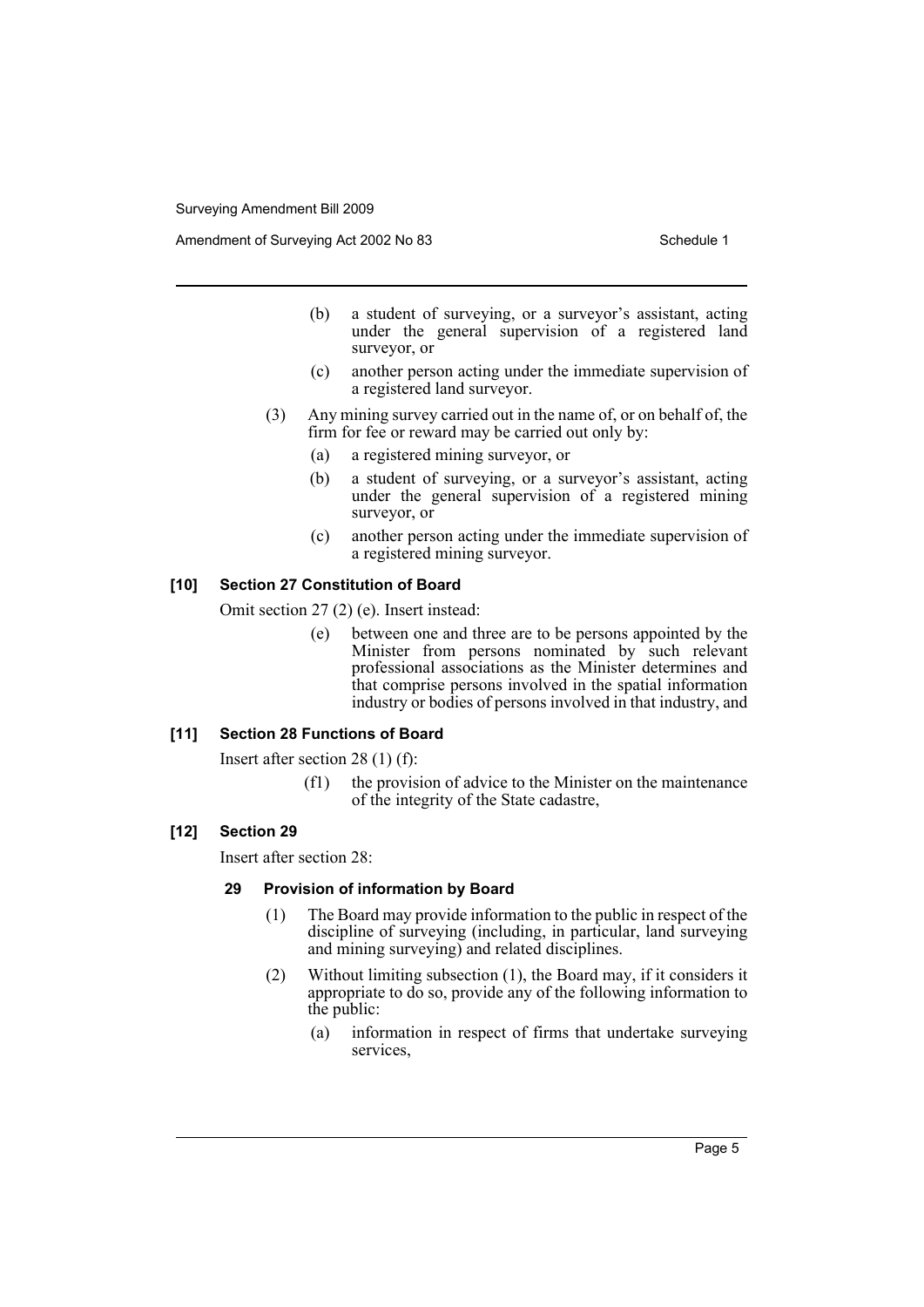Schedule 1 Amendment of Surveying Act 2002 No 83

- (b) information in respect of retired or non-practising surveyors,
- (c) information in respect of practitioners in disciplines related to the discipline of surveying.

## **[13] Section 36 Regulations**

Insert after section 36 (2) (j):

(k) prescribing what constitutes immediate supervision or general supervision for the purposes of all or any of the provisions of this Act (including authorising a person or body to determine what constitutes such supervision).

#### **[14] Schedule 3 Savings, transitional and other provisions**

Insert at the end of clause 1 (1):

*Surveying Amendment Act 2009*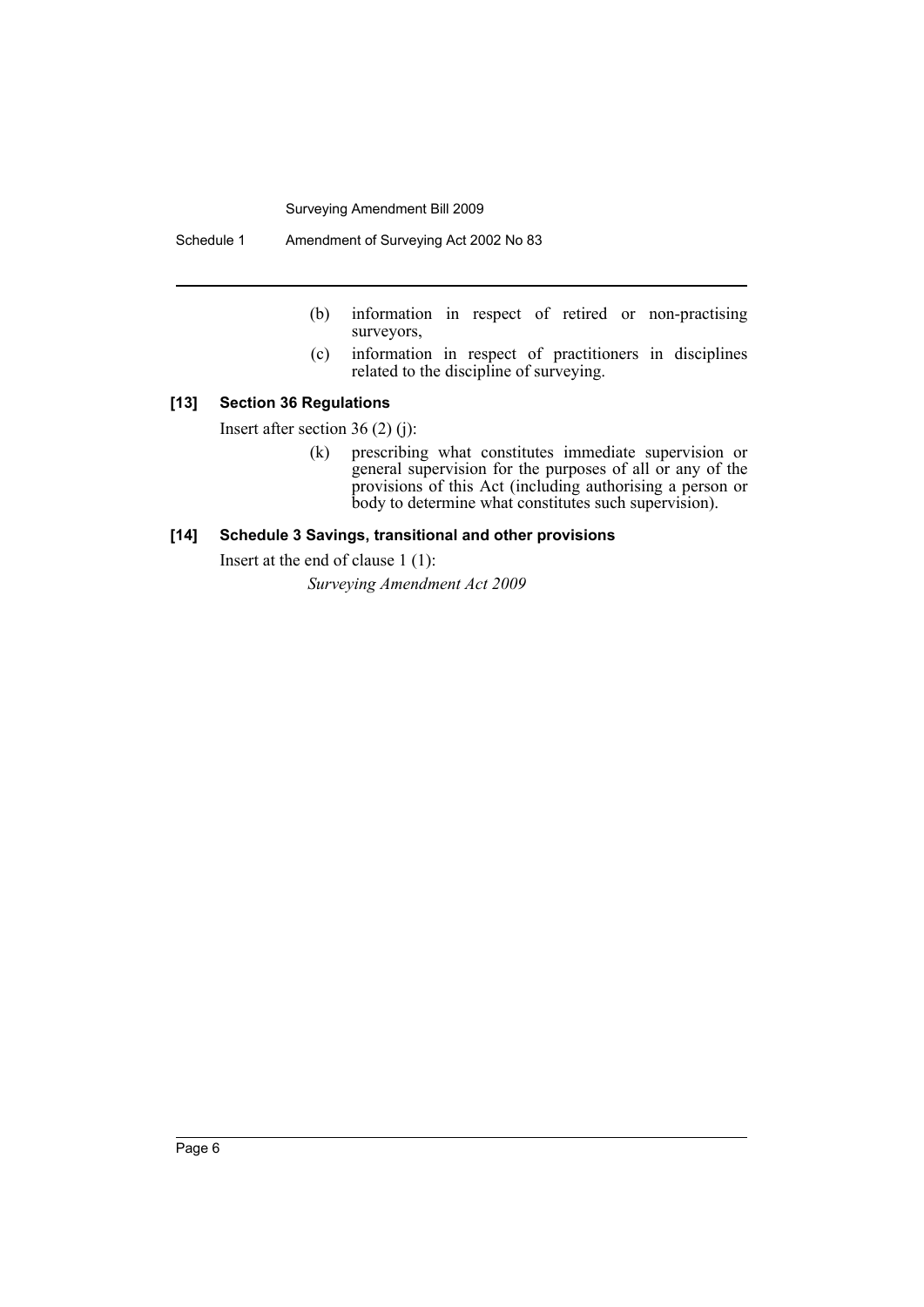Consequential amendment of other Acts and instruments Schedule 2

# <span id="page-8-0"></span>**Schedule 2 Consequential amendment of other Acts and instruments**

## **2.1 Administrative Decisions Tribunal Regulation 2009**

#### **Clause 5 Reviewable decisions excluded from internal review**

Omit "*Surveying Act 2002*" from clause 5 (k).

Insert instead "*Surveying and Spatial Information Act 2002*".

## **2.2 Coal Mine Health and Safety Regulation 2006**

#### **[1] Clause 3 Definitions**

Omit "*Surveying Act 2002*" wherever occurring in the definitions of *registered mining surveyor* and *surveying and drafting directions* in clause 3 (1).

Insert instead "*Surveying and Spatial Information Act 2002*".

#### **[2] Part 4, Division 6**

Omit the note appearing under the heading to the Division. Insert instead:

**Note.** The qualifications required of a person preparing plans required by or under the Act and requirements for the content and standard of preparation of those plans are subject to provisions in or under the *Surveying and Spatial Information Act 2002*.

## **2.3 Community Land Development Regulation 2007**

## **Clauses 13 (4) (b),19 (4) (b), 24 (4) (b) and 29 (5) and the note to clause 29**

Omit "*Surveying Act 2002*" wherever occurring. Insert instead "*Surveying and Spatial Information Act 2002*".

## **2.4 Conveyancing Act 1919 No 6**

## **Sections 131, 195C (1) (c) and 196C, definition of "Australian Height Datum"**

Omit "*Surveying Act 2002*" wherever occurring.

Insert instead "*Surveying and Spatial Information Act 2002*".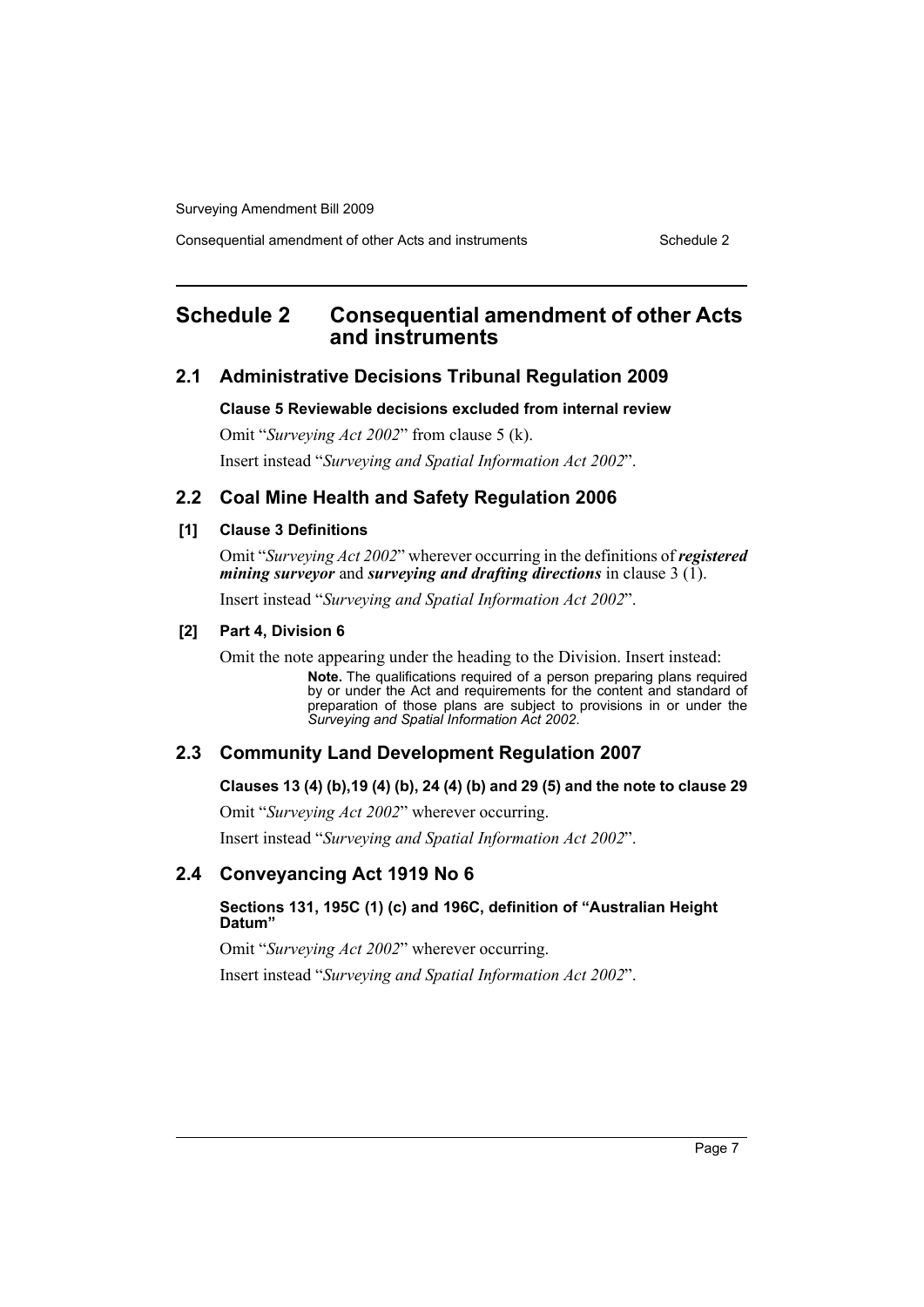Schedule 2 Consequential amendment of other Acts and instruments

# **2.5 Conveyancing (General) Regulation 2008**

**Clauses 3 (1), definition of "plan of survey", 24 (2) (b) (i) and 35 (1) (c)** Omit "*Surveying Act 2002*" wherever occurring.

Insert instead "*Surveying and Spatial Information Act 2002*".

## **2.6 Crown Lands (Continued Tenures) Act 1989 No 7**

**Schedule 7 Purchase of land held under lease** Omit "*Surveying Act 2002*" from clause 14 (2). Insert instead "*Surveying and Spatial Information Act 2002*".

## **2.7 Defamation Act 2005 No 77**

**Schedule 1 Additional publications to which absolute privilege applies** Omit "*Surveying Act 2002*" wherever occurring in clause 32. Insert instead "*Surveying and Spatial Information Act 2002*".

# **2.8 Dividing Fences Act 1991 No 72**

**Section 18 Procedure for defining boundary line** Omit "*Surveying Act 2002*" from section 18 (6). Insert instead "*Surveying and Spatial Information Act 2002*".

# **2.9 Encroachment of Buildings Act 1922 No 23**

**Sections 3 (4) and 9 (3)** Omit "*Surveying Act 2002*" wherever occurring. Insert instead "*Surveying and Spatial Information Act 2002*".

## **2.10 Environmental Planning and Assessment Regulation 2000**

**Clause 157 Applications for subdivision certificates**

Omit "*Surveying Act 2002*" from clause 157 (4). Insert instead "*Surveying and Spatial Information Act 2002*".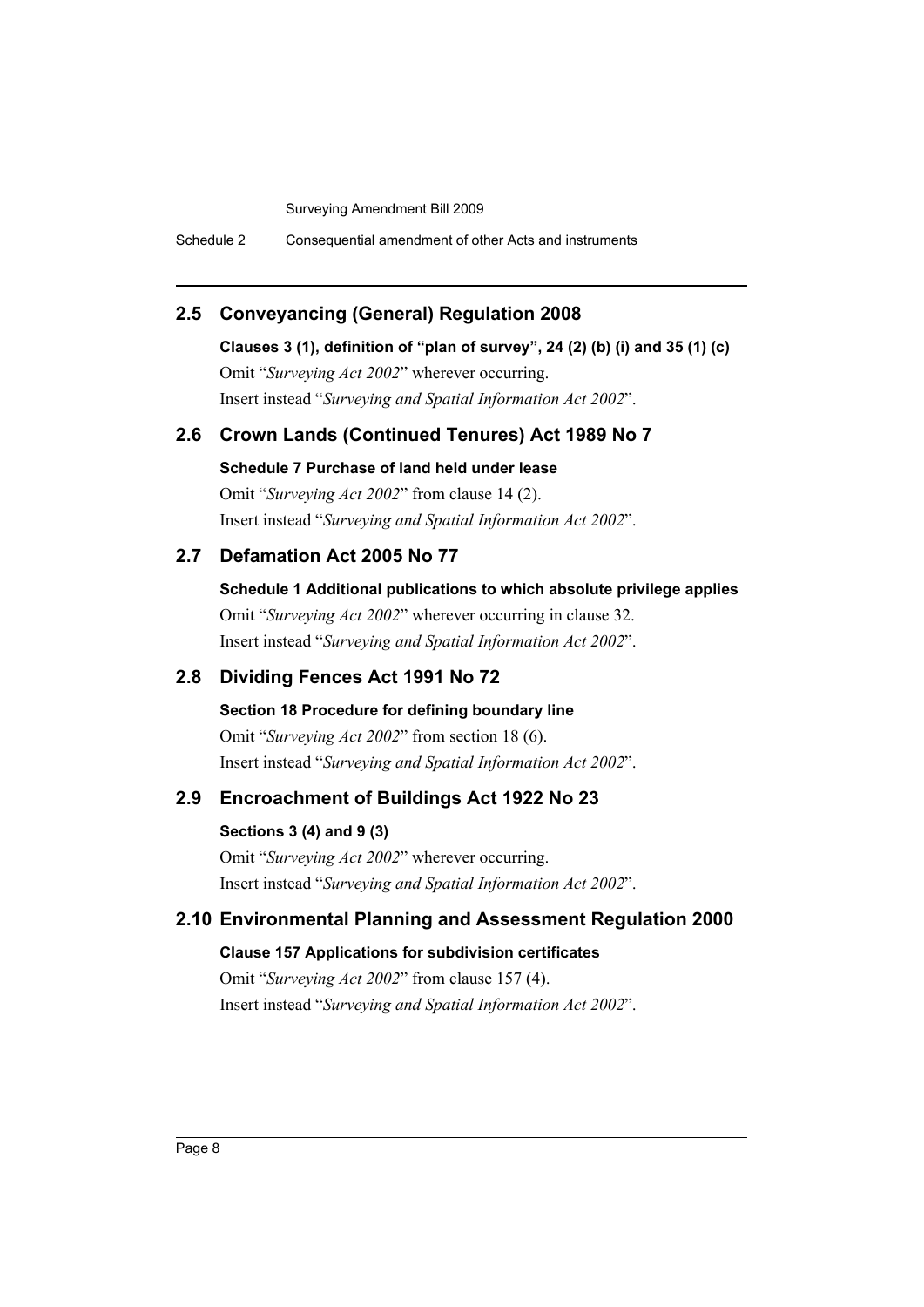Consequential amendment of other Acts and instruments Schedule 2

## **2.11 Lake Illawarra Authority Act 1987 No 285**

#### **Section 17 Vesting of the development area in the Authority**

Omit "*Surveying Act 2002*" from section 17 (4). Insert instead "*Surveying and Spatial Information Act 2002*".

## **2.12 Licensing and Registration (Uniform Procedures) Act 2002 No 28**

**Schedule 2 Registration to which Part 3 of Act applies**

Omit "*Surveying Act 2002*". Insert instead "*Surveying and Spatial Information Act 2002*".

## **2.13 Mine Health and Safety Regulation 2007**

**Clause 3 (1), definitions of "registered mining surveyor" and "surveying and drafting instructions" and note to Part 7**

Omit "*Surveying Act 2002*" wherever occurring. Insert instead "*Surveying and Spatial Information Act 2002*".

## **2.14 Mining Act 1992 No 29**

## **Section 371 and Dictionary, definition of "registered surveyor"**

Omit "*Surveying Act 2002*" wherever occurring. Insert instead "*Surveying and Spatial Information Act 2002*".

## **2.15 Mining Regulation 2003**

#### **Clause 3 Definitions**

Omit "*Surveying Act 2002*" wherever occurring in the definitions of *Geocentric Datum of Australia* and *statutory surveying requirements* in clause 3 (1).

Insert instead "*Surveying and Spatial Information Act 2002*".

## **2.16 Native Vegetation Act 2003 No 103**

#### **Section 25 Legislative exclusions**

Omit "*Surveying Act 2002*" from section 25 (r).

Insert instead "*Surveying and Spatial Information Act 2002*".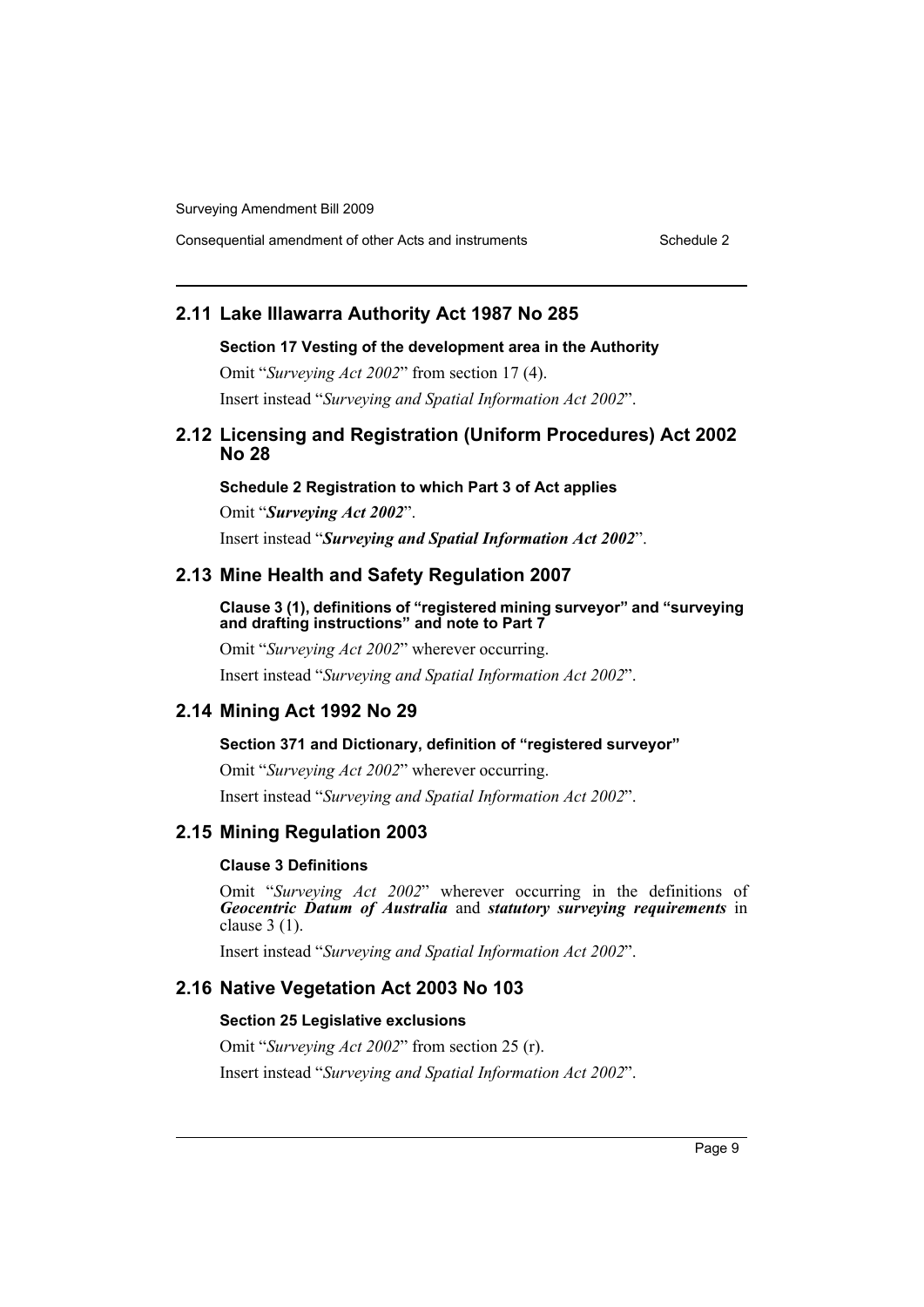Schedule 2 Consequential amendment of other Acts and instruments

## **2.17 Offshore Minerals Act 1999 No 42**

#### **Section 10 Position on the Earth's surface**

Omit "*Surveying Act 2002*" from section 10 (1). Insert instead "*Surveying and Spatial Information Act 2002*".

## **2.18 Parliamentary Electorates and Elections Act 1912 No 41**

**Section 14A Manner of identifying boundaries of electoral districts**

Omit "*Surveying Act 2002*" from the note to the section. Insert instead "*Surveying and Spatial Information Act 2002*".

# **2.19 Petroleum (Offshore) Act 1982 No 23**

**Section 7 Ascertaining points and other matters**

Omit "*Surveying Act 2002*" from section 7 (1). Insert instead "*Surveying and Spatial Information Act 2002*".

# **2.20 Petroleum (Onshore) Act 1991 No 84**

## **Sections 5 and 99 (2)**

Omit "*Surveying Act 2002*" wherever occurring. Insert instead "*Surveying and Spatial Information Act 2002*".

# **2.21 Petroleum (Onshore) Regulation 2007**

# **Clause 4 Drawing of plans: section 13**

Omit "*Surveying Act 2002*" from clause 4 (3). Insert instead "*Surveying and Spatial Information Act 2002*".

## **2.22 Protection of the Environment Operations (Waste) Regulation 2005**

## **Clause 4 Definitions**

Omit "*Surveying Act 2002*" from paragraph (a) of the definition of *qualified surveyor* in clause 4 (1).

Insert instead "*Surveying and Spatial Information Act 2002*".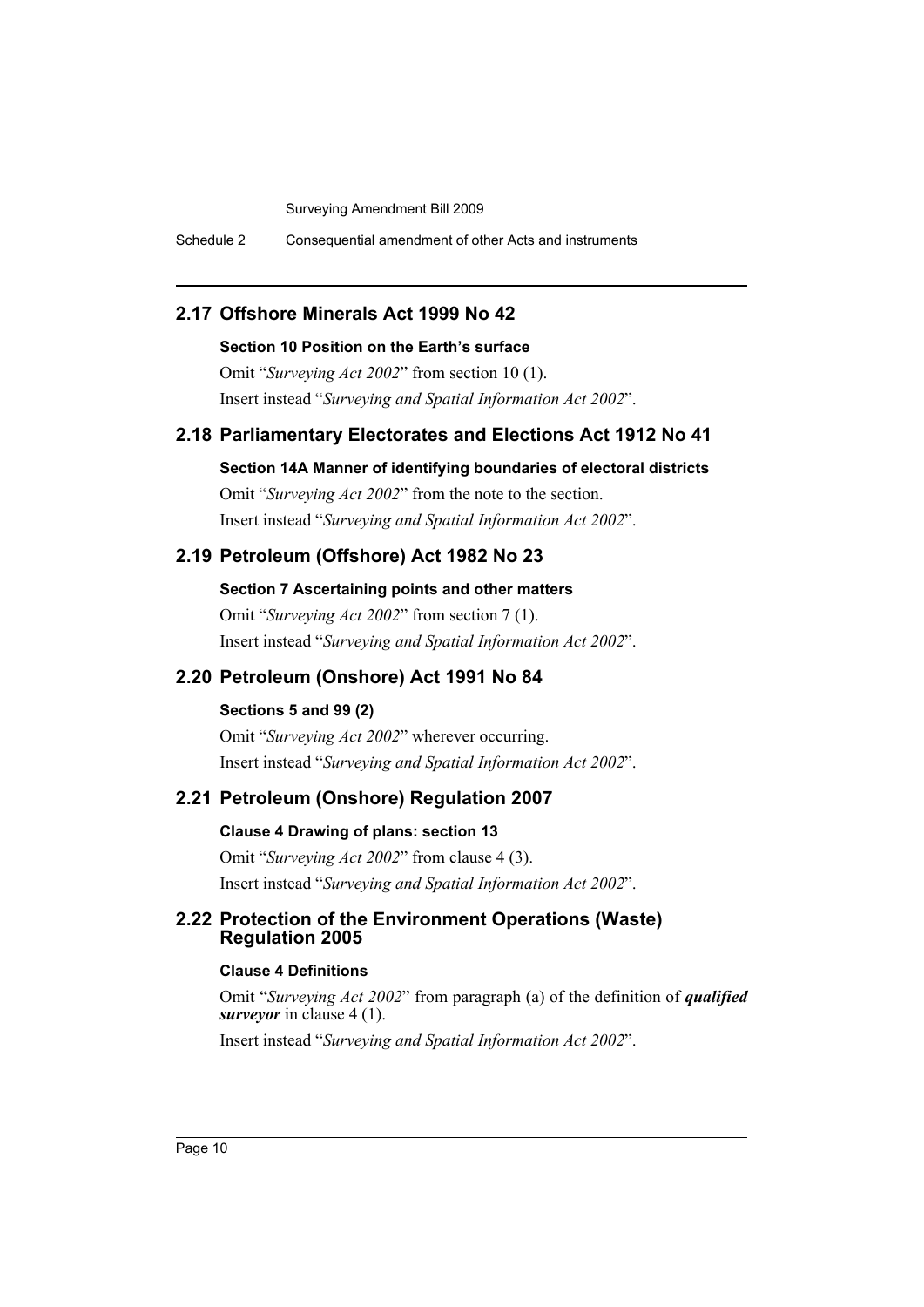Consequential amendment of other Acts and instruments Schedule 2

## **2.23 Real Property Act 1900 No 25**

#### **Sections 3 (1) (a), definition of "Plan of survey" and 135F (1)**

Omit "*Surveying Act 2002*" wherever occurring. Insert instead "*Surveying and Spatial Information Act 2002*".

## **2.24 Real Property Regulation 2008**

#### **Schedule 5 Requirements for plans annexed to or endorsed on dealings (other than leases of premises) or caveats**

Omit "*Surveying Act 2002*" from item 3 (e). Insert instead "*Surveying and Spatial Information Act 2002*".

## **2.25 Road Transport (Safety and Traffic Management) Act 1999 No 20**

**Section 43A Average speed of heavy vehicle is evidence of actual speed in certain circumstances**

Omit "*Surveying Act 2002*" from section 43A (10).

Insert instead "*Surveying and Spatial Information Act 2002*".

## **2.26 Strata Schemes (Freehold Development) Act 1973 No 68**

**Sections 5 (1), definition of "registered land surveyor" and 8 (6) (a)**

Omit "*Surveying Act 2002*" wherever occurring. Insert instead "*Surveying and Spatial Information Act 2002*".

## **2.27 Strata Schemes (Leasehold Development) Act 1986 No 219**

## **Sections 4 (1), definition of "registered land surveyor" and 7 (2E) (b)**

Omit "*Surveying Act 2002*" wherever occurring. Insert instead "*Surveying and Spatial Information Act 2002*".

## **2.28 Surveying Regulation 2006**

## **[1] Clause 1 Name of Regulation**

Insert "*and Spatial Information*" after "*Surveying*".